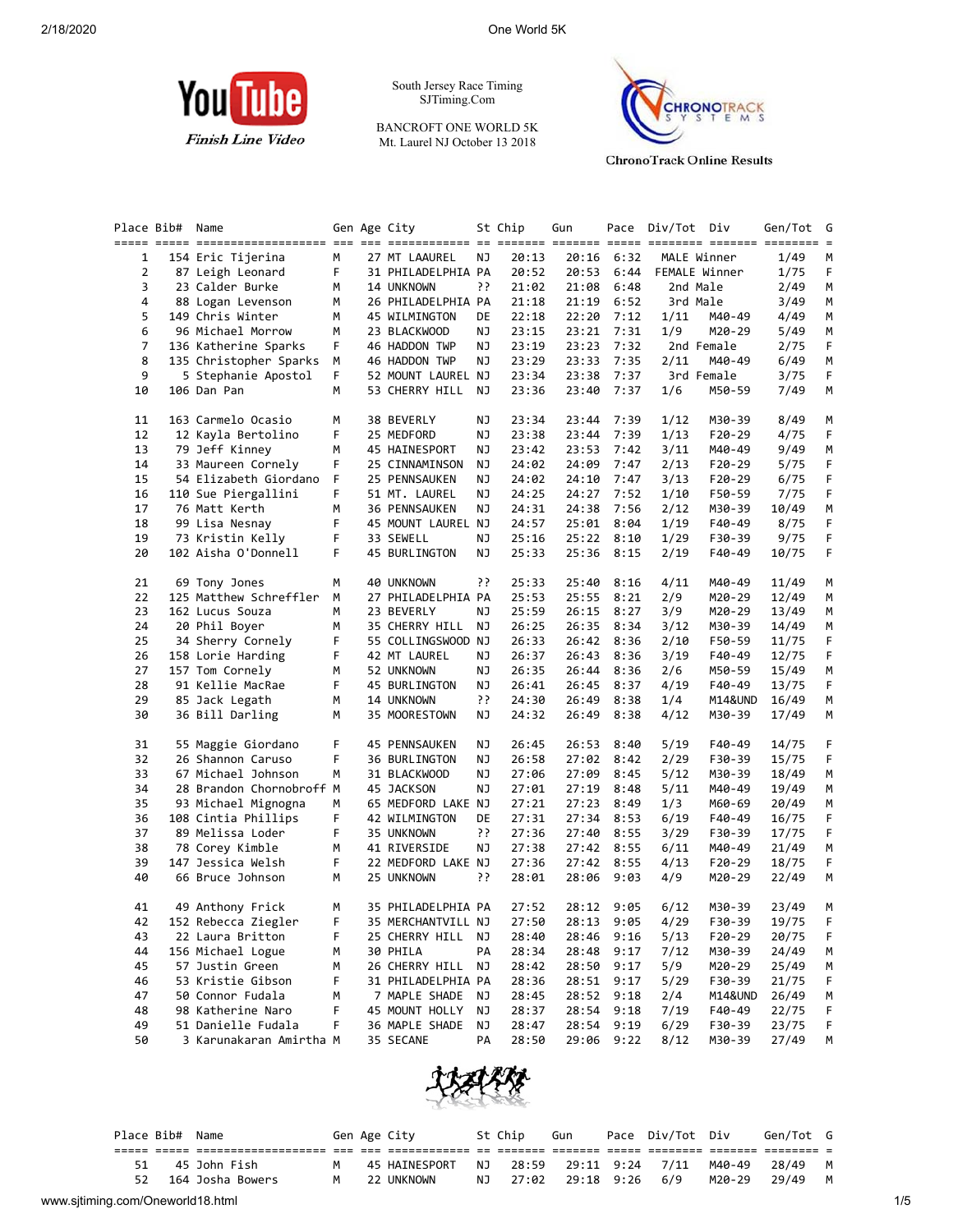| 53  | 37 Courtney Darling    | F | 35 MOORESTOWN      | ΝJ        | 27:02 | 29:18       | 9:26        | 7/29  | F30-39 | 24/75 | F |
|-----|------------------------|---|--------------------|-----------|-------|-------------|-------------|-------|--------|-------|---|
| 54  | 165 Andrew Bowers      | М | 43 MT LAUREL       | NJ        | 27:02 | 29:18       | 9:26        | 8/11  | M40-49 | 30/49 | M |
| 55  | 1 Lauren Akruk         | F | 38 MORRISVILLE     | NJ        | 28:55 | 29:18       | 9:26        | 8/29  | F30-39 | 25/75 | F |
| 56  | 150 Jeff Worden        | М | 35 MARLTON         | NJ        | 29:08 | 29:27       | 9:29        | 9/12  | M30-39 | 31/49 | М |
| 57  | 94 Ed Mikalauskas      | M | 64 WESTFIELD       | NJ        | 29:24 | 29:31       | 9:30        | 2/3   | M60-69 | 32/49 | M |
| 58  | 82 Dolly Kowal         | F | 55 MERCHANTVILL NJ |           | 29:32 | 29:39       | 9:33        | 3/10  | F50-59 | 26/75 | F |
|     |                        |   |                    |           |       |             |             |       |        |       |   |
| 59  | 153 Bill Cahill        | M | 42 VOORHEES        | ΝJ        | 29:48 | 29:53       | 9:37        | 9/11  | M40-49 | 33/49 | М |
| 60  | 8 Michele Barth        | F | 55 UNKNOWN         | יִ        | 30:00 | 30:09       | 9:43        | 4/10  | F50-59 | 27/75 | F |
| 61  | 43 Morganne Dougherty  | F | 35 PHILADELPHIA PA |           | 30:10 | 30:14       | 9:44        | 9/29  | F30-39 | 28/75 | F |
| 62  | 86 Katie Lenguadoro    | F | 25 CHERRY HILL     | NJ        | 29:57 | 30:18       | 9:45        | 6/13  | F20-29 | 29/75 | F |
| 63  | 65 Jennifer Iannetta   | F | 24 CHERRY HILL     | NJ        | 29:57 | 30:18       | 9:45        | 7/13  | F20-29 | 30/75 | F |
| 64  | 92 Jacquelyn Marone    | F | 25 CHERRY HILL     | ΝJ        | 29:57 | 30:18       | 9:45        | 8/13  | F20-29 | 31/75 | F |
| 65  | 71 Laura Kalck         | F | 54 NORTH BRUNSW NJ |           | 30:11 | 30:25       | 9:48        | 5/10  | F50-59 | 32/75 | F |
| 66  | 148 Carla Wertz        | F | 32 PHILADELPHIA PA |           | 30:11 | 30:26       | 9:48        | 10/29 | F30-39 | 33/75 | F |
| 67  | 133 Amber Simchak      | F | 38 PHILADELPHIA NJ |           | 30:11 | 30:26       | 9:48        | 11/29 | F30-39 | 34/75 | F |
|     |                        |   |                    |           |       |             |             |       |        |       |   |
| 68  | 4 Jose Antunes         | М | 67 LEVITTOWN       | PA        | 30:11 | 30:26       | 9:48        | 3/3   | M60-69 | 34/49 | M |
| 69  | 48 Alissa Frick        | F | 34 PHILADELPHIA PA |           | 30:17 | 30:37       | 9:51        | 12/29 | F30-39 | 35/75 | F |
| 70  | 9 Amanda Bednar        | F | 45 MOUNT LAUREL NJ |           | 30:25 | 30:40       | 9:53        | 8/19  | F40-49 | 36/75 | F |
| 71  | 52 Samantha Gibbar     | F | 31 BURLINGTON      | ΝJ        | 30:24 | 30:47       | 9:55        | 13/29 | F30-39 | 37/75 | F |
| 72  | 122 Alycia Rosenman    | F | 41 MOUNT LAUREL NJ |           | 30:52 | 31:10 10:02 |             | 9/19  | F40-49 | 38/75 | F |
|     |                        | F |                    |           |       |             |             |       |        |       |   |
| 73  | 113 Balaji Punnuru     |   | 46 MOORESTOWN      | <b>NJ</b> | 30:57 | 31:13 10:03 |             | 10/19 | F40-49 | 39/75 | F |
| 74  | 80 Meredith Kinney     | F | 45 HAINESPORT      | ΝJ        | 31:21 | 31:32 10:09 |             | 11/19 | F40-49 | 40/75 | F |
| 75  | 124 Michael Salerno    | М | 55 NORTH BRUNSW NJ |           | 31:24 | 31:38 10:11 |             | 3/6   | M50-59 | 35/49 | М |
| 76  | 16 Elisa Bogdan        | F | 47 MT. LAUREL      | NJ        | 31:24 |             | 31:41 10:12 | 12/19 | F40-49 | 41/75 | F |
| 77  | 75 Jamie Kerth         | М | 39 PENNSAUKEN      | NJ        | 31:44 |             | 31:55 10:17 | 10/12 | M30-39 | 36/49 | М |
| 78  | 41 Jeffrey Dolin       | М | 26 HADDON TOWNS NJ |           | 32:21 | 32:27 10:27 |             | 7/9   | M20-29 | 37/49 | М |
| 79  | 101 Pattie O'Connell   | F | 42 MOUNT LAUREL NJ |           | 32:31 | 32:40 10:31 |             | 13/19 | F40-49 | 42/75 | F |
| 80  | 77 Tracy Kettering     | F | 35 RIVERTON        | ΝJ        | 32:40 | 32:45 10:33 |             | 14/29 | F30-39 | 43/75 | F |
| 81  | 24 Jamie Canataro      | F | 45 MOUNT LAUREL NJ |           | 32:28 | 32:46 10:33 |             | 14/19 | F40-49 | 44/75 | F |
| 82  | 70 Danielle Juricic    | F | 31 CHERRY HILL     | ΝJ        | 33:05 | 33:14 10:42 |             | 15/29 | F30-39 | 45/75 | F |
| 83  | 42 Crystal Doolin      | F |                    | NJ        | 33:13 |             |             |       |        |       | F |
|     |                        |   | 34 CHERRY HILL     |           |       |             | 33:25 10:46 | 16/29 | F30-39 | 46/75 |   |
| 84  | 74 Denise Kerth        | F | 35 UNKNOWN         | יִ        | 33:21 |             | 33:33 10:48 | 17/29 | F30-39 | 47/75 | F |
| 85  | 68 Leigh Jones         | F | 35 UNKNOWN         | ??        | 33:23 | 33:33 10:48 |             | 18/29 | F30-39 | 48/75 | F |
| 86  | 141 Heather Sulitzer   | F | 35 SEWELL          | NJ        | 33:23 |             | 33:42 10:51 | 19/29 | F30-39 | 49/75 | F |
| 87  | 121 Clair Rohrer       | F | 56 WALLINGFORD     | PA        | 33:34 | 33:47 10:53 |             | 6/10  | F50-59 | 50/75 | F |
| 88  | 46 Melissa Fish        | F | 45 HAINESPORT      | NJ        | 34:16 | 34:28 11:06 |             | 15/19 | F40-49 | 51/75 | F |
| 89  | 7 Sarah Bachner        | F | 35 MOUNT LAUREL NJ |           | 34:24 | 34:33 11:08 |             | 20/29 | F30-39 | 52/75 | F |
| 90  | 119 Christina Richter  | F | 47 WILMINGTON      | DE        | 34:36 |             | 34:48 11:12 | 16/19 | F40-49 | 53/75 | F |
| 91  | 56 Stephen Giordano    | M | 55 PENNSAUKEN      | NJ        | 34:46 | 34:48 11:12 |             | 4/6   | M50-59 | 38/49 | М |
| 92  | 10 Ed Beitz            | М | 35 UNKNOWN         | יִ        | 35:17 | 35:29 11:26 |             | 11/12 | M30-39 | 39/49 | М |
| 93  | 144 John Thomas        | M | 70 DELRAN          | NJ        | 35:29 | 35:43 11:30 |             | 1/1   | M70+   | 40/49 | M |
| 94  | 104 Kaitlyn O'DONNELL  | F | 30 MULLICA HILL NJ |           | 33:42 |             | 36:07 11:38 | 21/29 | F30-39 | 54/75 | F |
| 95  |                        | F |                    |           |       |             |             |       |        |       | F |
|     | 27 Nicole Cavallo      |   | 31 MAPLE SHADE     | NJ        | 33:41 | 36:07 11:38 |             | 22/29 | F30-39 | 55/75 |   |
| 96  | 83 Amanda Lahn         | F | 35 CHERRY HILL     | NJ        | 36:36 |             | 36:45 11:50 | 23/29 | F30-39 | 56/75 | F |
| 97  | 131 David Shaffer      | М | 56 HAINESPORT      | ΝJ        | 36:33 | 36:50 11:52 |             | 5/6   | M50-59 | 41/49 | М |
| 98  | 61 Chrissy Herbert     | F | 36 WOODLYN         | PA        | 36:32 | 36:54 11:53 |             | 24/29 | F30-39 | 57/75 | F |
| 99  | 14 Kristin Blank       | F | 36 PHILADELPHIA PA |           | 36:37 | 36:58 11:54 |             | 25/29 | F30-39 | 58/75 | F |
| 100 | 139 Jennifer Stypinski | F | 28 BEVERLY         | NJ        | 37:00 | 37:08 11:58 |             | 9/13  | F20-29 | 59/75 | F |



| Place Bib# | Name                 |    | Gen Age City         |     | St Chip | Gun         | Pace        | Div/Tot | Div                | Gen/Tot G |   |
|------------|----------------------|----|----------------------|-----|---------|-------------|-------------|---------|--------------------|-----------|---|
|            |                      |    |                      |     |         |             |             |         |                    |           |   |
| 101        | 21 Karisha Bristow   | F. | <b>30 PENNSAUKEN</b> | NJ. | 37:09   |             | 37:15 12:00 | 26/29   | F30-39             | 60/75     | F |
| 102        | 97 Daniel Naro       | м  | 45 WESTAMPTON        | ΝJ  | 37:05   |             | 37:23 12:02 | 10/11   | M40-49             | 42/49     | M |
| 103        | 25 Kelly Carman      | F  | <b>45 BURLINGTON</b> | NJ. | 37:06   |             | 37:23 12:02 | 17/19   | F40-49             | 61/75     | F |
| 104        | 159 David Weiser     | м  | 50 VOORHEES          | NJ. | 38:00   |             | 38:03 12:15 | 6/6     | M50-59             | 43/49     | м |
| 105        | 2 Ramsey Akruk       | M  | 35 MORRISVILLE       | ΝJ  | 38:05   |             | 38:24 12:22 | 12/12   | M30-39             | 44/49     | M |
| 106        | 116 Tim Reed         | м  | 28 CHERRY HILL       | NJ. | 39:35   |             | 39:59 12:52 | 8/9     | M20-29             | 45/49     | м |
| 107        | 155 Carol Martello   | F  | 54 GLASSBORO         | NJ. | 40:07   |             | 40:17 12:58 | 7/10    | F50-59             | 62/75     | F |
| 108        | 107 Cristina Pelka   | F  | 52 BURLINGTON        | ΝJ  | 40:06   |             | 40:23 13:00 | 8/10    | F50-59             | 63/75     |   |
| 109        | 120 Ashley Rodriguez | F. | 33 BURLINGTON        | ΝJ  | 40:09   |             | 40:32 13:03 | 27/29   | F30-39             | 64/75     | F |
| 110        | 161 Nathan Shaffer   | м  | 09 HAINESPORT        | NJ. | 40:52   | 41:05 13:14 |             | 3/4     | <b>M14&amp;UND</b> | 46/49     | м |
|            |                      |    |                      |     |         |             |             |         |                    |           |   |
| 111        | 160 Michael Shaffer  | М  | <b>42 HAINSPORT</b>  | ΝJ  | 40:54   |             | 41:07 13:14 | 11/11   | M40-49             | 47/49     | М |
| 112        | 129 Drew Shaffer     | м  | 14 MOUNT LAUREL NJ   |     | 41:25   |             | 41:37 13:24 | 4/4     | <b>M14&amp;UND</b> | 48/49     | M |
| 113        | 130 Lori Shaffer     | F  | 41 HAINESPORT        | NJ. | 41:24   |             | 41:37 13:24 | 18/19   | F40-49             | 65/75     |   |
| 114        | 19 Kristen Borden    | F  | 36 WESTMONT          | ΝJ  | 41:20   |             | 41:38 13:24 | 28/29   | F30-39             | 66/75     | F |
| 115        | 105 Bridget Palmer   | F  | 35 CHERRY HILL       | NJ  | 41:59   | 41:59 13:31 |             | 29/29   | F30-39             | 67/75     |   |
| 116        | 47 Jessica Flinn     | F  | 27 HADDON TOWNS NJ   |     | 42:22   | 42:22 13:39 |             | 10/13   | $F20-29$           | 68/75     |   |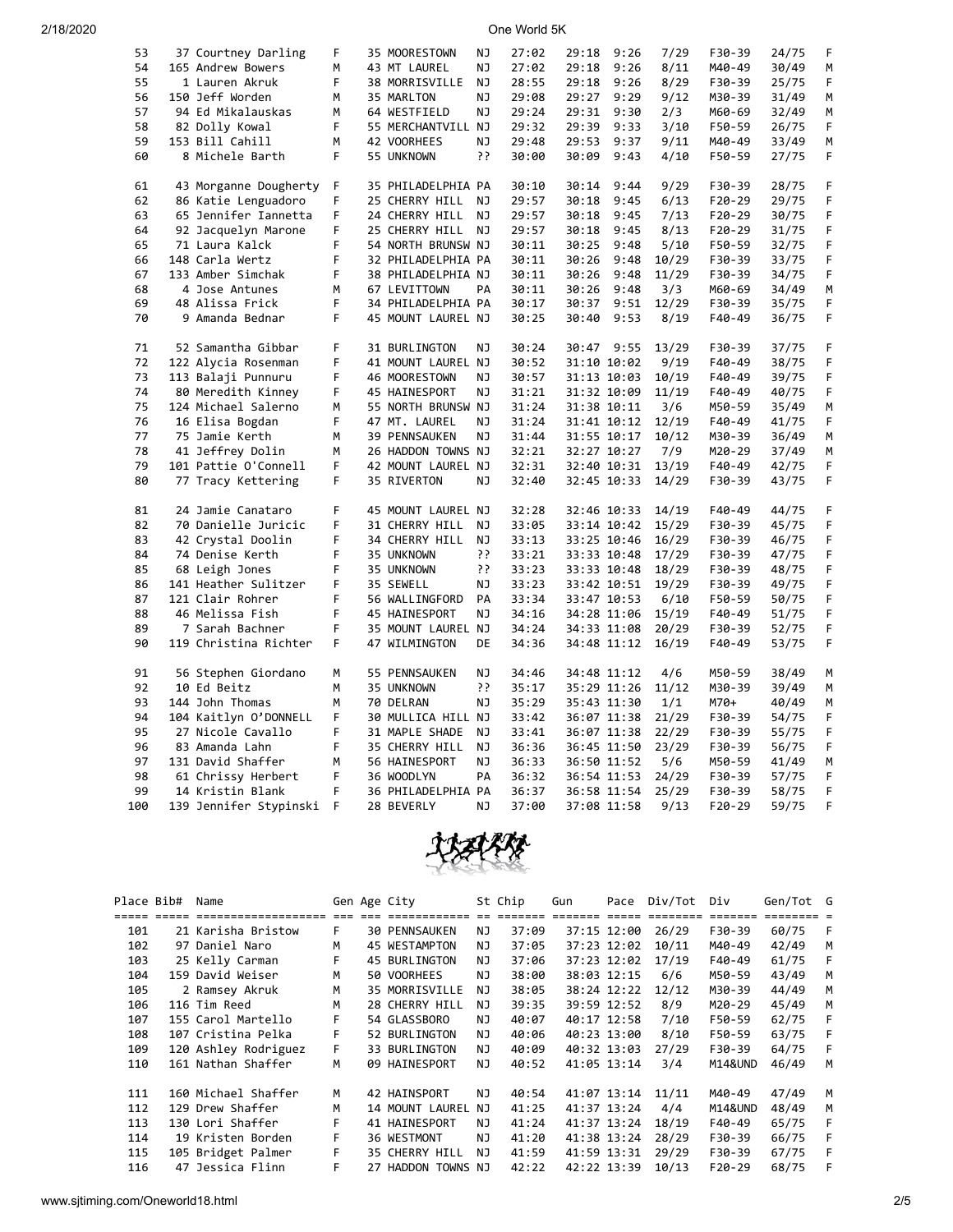| 117<br>118<br>119<br>120        | 140 Katharine Stypinski F<br>72 Joan Kavuru<br>143 Dana Szymanski<br>35 Brett Croneberger                 | F.<br>F.<br>м        | 22 DELANCO<br>55 CHERRY HILL<br>25 WENONAH<br>27 WOODBURY                     | NJ.<br>NJ<br>NJ<br>NJ      | 42:14<br>42:12<br>42:31<br>42:35          | 42:23 13:39<br>42:27 13:40<br>42:40 13:44<br>42:40 13:44                | 11/13<br>9/10<br>12/13<br>9/9  | $F20-29$<br>F50-59<br>$F20-29$<br>M20-29 | 69/75<br>70/75<br>71/75<br>49/49 | F<br>F<br>F<br>М |
|---------------------------------|-----------------------------------------------------------------------------------------------------------|----------------------|-------------------------------------------------------------------------------|----------------------------|-------------------------------------------|-------------------------------------------------------------------------|--------------------------------|------------------------------------------|----------------------------------|------------------|
| 121<br>122<br>123<br>124<br>125 | 58 Rachael Griffin<br>18 Olivia Bonanni<br>17 Maureen Bonanni<br>81 Gouthami Koppula<br>114 Gokul Punnuru | F.<br>F.<br>F.<br>F. | 28 MARLTON<br>18 CHERRY HILL<br>52 CHERRY HILL<br>45 UNKNOWN<br>14 MOORESTOWN | NJ<br>NJ<br>NJ<br>יִ<br>NJ | 45:25<br>53:26<br>53:26<br>55:43<br>55:44 | 45:41 14:43<br>53:26 17:12<br>53:26 17:12<br>55:43 17:56<br>55:44 17:57 | 13/13<br>1/1<br>10/10<br>19/19 | $F20-29$<br>$F15-19$<br>F50-59<br>F40-49 | 72/75<br>73/75<br>74/75<br>75/75 | F<br>F<br>F      |



### OVERALL WINNERS TOP 3 SCORE

### TOP MALE FINISHERS

| Place Bib# | Name                   | Ag City              |    | St Chip | Gun   |
|------------|------------------------|----------------------|----|---------|-------|
|            |                        |                      |    |         |       |
|            | 154 Eric Tijerina      | 27 MT LAAUREL        | ΝJ | 20:13   | 20:16 |
| 2          | 23 Calder Burke        | 14 UNKNOWN           | יִ | 21:02   | 21:08 |
| 3          | 88 Logan Levenson      | 26 PHILADELPHIA PA   |    | 21:18   | 21:19 |
| 4          | 149 Chris Winter       | 45 WILMINGTON        | DE | 22:18   | 22:20 |
| 5          | 96 Michael Morrow      | 23 BLACKWOOD         | ΝJ | 23:15   | 23:21 |
| 6          | 135 Christopher Sparks | 46 HADDON TWP        | NJ | 23:29   | 23:33 |
| 7          | 106 Dan Pan            | 53 CHERRY HILL       | ΝJ | 23:36   | 23:40 |
| 8          | 163 Carmelo Ocasio     | 38 BEVERLY           | ΝJ | 23:34   | 23:44 |
| 9          | 79 Jeff Kinney         | <b>45 HAINESPORT</b> | ΝJ | 23:42   | 23:53 |
| 10         | 76 Matt Kerth          | <b>36 PENNSAUKEN</b> | NJ | 24:31   | 24:38 |

#### TOP FEMALE FINISHERS

| Place Bib# | Name                  | Ag City              |     | St Chip | Gun   |
|------------|-----------------------|----------------------|-----|---------|-------|
|            |                       |                      |     |         |       |
| 1          | 87 Leigh Leonard      | 31 PHILADELPHIA PA   |     | 20:52   | 20:53 |
| 2          | 136 Katherine Sparks  | 46 HADDON TWP        | NJ. | 23:19   | 23:23 |
| 3          | 5 Stephanie Apostol   | 52 MOUNT LAUREL NJ   |     | 23:34   | 23:38 |
| 4          | 12 Kayla Bertolino    | 25 MEDFORD           | ΝJ  | 23:38   | 23:44 |
| 5          | 33 Maureen Cornely    | 25 CINNAMINSON       | NJ  | 24:02   | 24:09 |
| 6          | 54 Elizabeth Giordano | 25 PENNSAUKEN        | NJ  | 24:02   | 24:10 |
| 7          | 110 Sue Piergallini   | 51 MT. LAUREL        | NJ  | 24:25   | 24:27 |
| 8          | 99 Lisa Nesnay        | 45 MOUNT LAUREL      | NJ. | 24:57   | 25:01 |
| 9          | 73 Kristin Kelly      | 33 SEWELL            | ΝJ  | 25:16   | 25:22 |
| 10         | 102 Aisha O'Donnell   | <b>45 BURLINGTON</b> | NJ  | 25:33   | 25:36 |



#### AGE-GROUP RESULTS

MALE AGE GROUP: 1 - 14 (3 WINNERS)

| Place Bib# Name |                    | G Spec Age City |                        |     | St Gun |
|-----------------|--------------------|-----------------|------------------------|-----|--------|
|                 |                    |                 |                        |     |        |
|                 | 1 85 Jack Legath   |                 | 14 UNKNOWN             | ככ  | 26:49  |
| $\overline{2}$  | 50 Connor Fudala   |                 | 7 MAPLE SHADE NJ 28:52 |     |        |
| 3               | 161 Nathan Shaffer |                 | 09 HAINESPORT          | NJ. | 41:05  |
|                 | 4 129 Drew Shaffer |                 | 14 MOUNT LAUREL NJ     |     | 41:37  |

# FEMALE AGE GROUP: 15 - 19 (3 WINNERS)

| Place Bib# Name |                   | G Spec Age City |                         | St Gun |
|-----------------|-------------------|-----------------|-------------------------|--------|
|                 |                   |                 |                         |        |
|                 | 18 Olivia Bonanni |                 | 18 CHERRY HILL NJ 53:26 |        |

MALE AGE GROUP: 20 - 29 (3 WINNERS)

| _____      | _____ | -------------------- | $\overline{\phantom{0}}$ | ----- | $- -$ | ____________ | $-$ | ---     |
|------------|-------|----------------------|--------------------------|-------|-------|--------------|-----|---------|
| _____      | _____ | -------------------- | $\sim$                   | _____ | ___   | ____________ | --  | ------- |
| Place Rih# |       | Name                 |                          | spec  | A¤e   |              |     |         |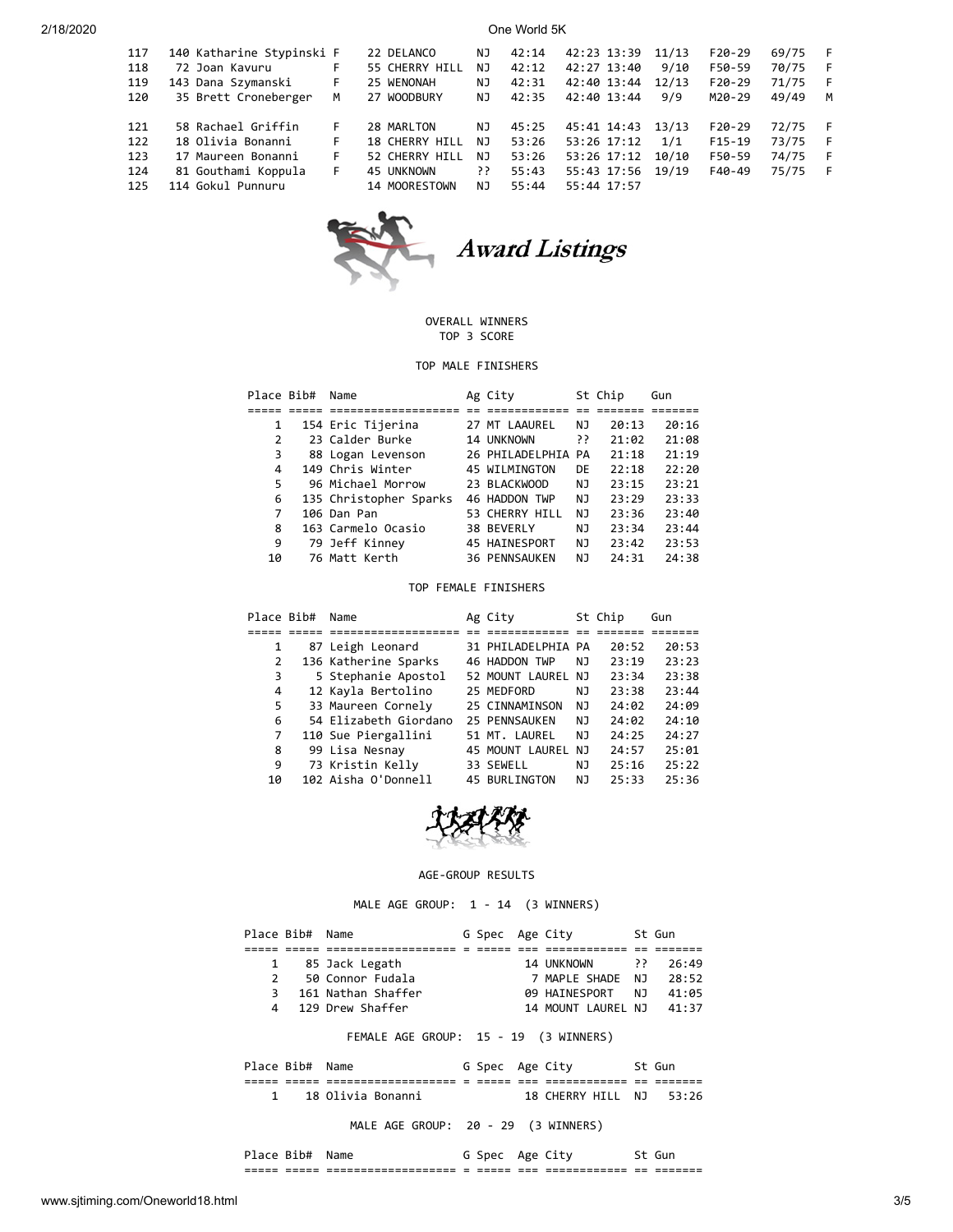|  | 1 96 Michael Morrow      | 23 BLACKWOOD NJ 23:21    |     |          |
|--|--------------------------|--------------------------|-----|----------|
|  | 2 125 Matthew Schreffler | 27 PHILADELPHIA PA 25:55 |     |          |
|  | 3 162 Lucus Souza        | 23 BEVERLY               | NJ. | 26:15    |
|  | 4 66 Bruce Johnson       | 25 UNKNOWN               |     | 28:06 וו |
|  | 5 57 Justin Green        | 26 CHERRY HILL NJ        |     | 28:50    |
|  |                          |                          |     |          |

# FEMALE AGE GROUP: 20 - 29 (3 WINNERS)

|   | Place Bib# Name |                       | G Spec Age City |                    |     | St Gun |
|---|-----------------|-----------------------|-----------------|--------------------|-----|--------|
|   |                 |                       |                 |                    |     |        |
|   |                 | 12 Kayla Bertolino    |                 | 25 MEDFORD         | NJ. | 23:44  |
|   | 2               | 33 Maureen Cornely    |                 | 25 CINNAMINSON NJ  |     | 24:09  |
|   | 3               | 54 Elizabeth Giordano |                 | 25 PENNSAUKEN      | N J | 24:10  |
|   | 4               | 147 Jessica Welsh     |                 | 22 MEDFORD LAKE NJ |     | 27:42  |
| 5 |                 | 22 Laura Britton      |                 | 25 CHERRY HTII     | N J | 28:46  |

MALE AGE GROUP: 30 - 39 (3 WINNERS)

| Place Bib# Name |                    | G Spec Age City |                  |     | St Gun |
|-----------------|--------------------|-----------------|------------------|-----|--------|
|                 |                    |                 |                  |     |        |
|                 | 163 Carmelo Ocasio |                 | 38 BEVERLY       | NJ. | 23:44  |
|                 | 76 Matt Kerth      |                 | 36 PENNSAUKEN NJ |     | 24:38  |
| 3               | 20 Phil Boyer      |                 | 35 CHERRY HILL   | N J | 26:35  |
| $\overline{4}$  | 36 Bill Darling    |                 | 35 MOORESTOWN    | NJ. | 26:49  |
| 5.              | 67 Michael Johnson |                 | 31 BLACKWOOD     | N J | 27:09  |

FEMALE AGE GROUP: 30 - 39 (3 WINNERS)

| Place Bib# Name |                     |  | G Spec Age City |                    |     | St Gun |
|-----------------|---------------------|--|-----------------|--------------------|-----|--------|
|                 |                     |  |                 |                    |     |        |
|                 | 1 73 Kristin Kelly  |  |                 | 33 SEWELL          | N J | 25:22  |
|                 | 26 Shannon Caruso   |  |                 | 36 BURLINGTON NJ   |     | 27:02  |
| 3               | 89 Melissa Loder    |  |                 | 35 UNKNOWN         | ج ج | 27:40  |
| 4               | 152 Rebecca Ziegler |  |                 | 35 MERCHANTVILL NJ |     | 28:13  |
|                 | 5 53 Kristie Gibson |  |                 | 31 PHILADELPHIA PA |     | 28:51  |

MALE AGE GROUP: 40 - 49 (3 WINNERS)

|   |    |                                                                                                      |                        |  |                                                                                                       | St Gun |
|---|----|------------------------------------------------------------------------------------------------------|------------------------|--|-------------------------------------------------------------------------------------------------------|--------|
|   |    |                                                                                                      |                        |  |                                                                                                       |        |
|   |    |                                                                                                      |                        |  | DE                                                                                                    | 22:20  |
|   |    |                                                                                                      |                        |  | ΝJ                                                                                                    | 23:33  |
|   |    |                                                                                                      |                        |  | NJ.                                                                                                   | 23:53  |
| 4 |    |                                                                                                      |                        |  | ך כ                                                                                                   | 25:40  |
|   |    |                                                                                                      |                        |  | NJ.                                                                                                   | 27:19  |
|   | 5. | Place Bib# Name<br>149 Chris Winter<br>2 135 Christopher Sparks<br>3 79 Jeff Kinney<br>69 Tony Jones | 28 Brandon Chornobroff |  | G Spec Age City<br>45 WILMINGTON<br>46 HADDON TWP<br><b>45 HAINESPORT</b><br>40 UNKNOWN<br>45 JACKSON |        |

# FEMALE AGE GROUP: 40 - 49 (3 WINNERS)

| Place Bib# Name |                     | G Spec Age City |                      |     | St Gun |
|-----------------|---------------------|-----------------|----------------------|-----|--------|
|                 |                     |                 |                      |     |        |
|                 | 99 Lisa Nesnay      |                 | 45 MOUNT LAUREL NJ   |     | 25:01  |
|                 | 102 Aisha O'Donnell |                 | 45 BURLINGTON        | NJ. | 25:36  |
| 3               | 158 Lorie Harding   |                 | 42 MT LAUREL         | NJ. | 26:43  |
| 4               | 91 Kellie MacRae    |                 | <b>45 BURLINGTON</b> | NJ. | 26:45  |
| 5.              | 55 Maggie Giordano  |                 | <b>45 PENNSAUKEN</b> | NJ. | 26:53  |

MALE AGE GROUP: 50 - 59 (3 WINNERS)

|    | Place Bib# Name |                     | G Spec Age City |                    |     | St Gun |
|----|-----------------|---------------------|-----------------|--------------------|-----|--------|
|    |                 |                     |                 |                    |     |        |
|    |                 | 106 Dan Pan         |                 | 53 CHERRY HILL NJ  |     | 23:40  |
|    |                 | 2 157 Tom Cornely   | W               | 52 UNKNOWN         | NJ. | 26:44  |
| 3  |                 | 124 Michael Salerno |                 | 55 NORTH BRUNSW NJ |     | 31:38  |
| 4  |                 | 56 Stephen Giordano |                 | 55 PENNSAUKEN      | NJ. | 34:48  |
| 5. |                 | 131 David Shaffer   |                 | 56 HAINESPORT      | N J | 36:50  |

FEMALE AGE GROUP: 50 - 59 (3 WINNERS)

| Place Bib# Name |                       | G Spec Age City |                    |     | St Gun |
|-----------------|-----------------------|-----------------|--------------------|-----|--------|
|                 |                       |                 |                    |     |        |
|                 | 1 110 Sue Piergallini |                 | 51 MT. LAUREL      | NJ. | 24:27  |
| 2               | 34 Sherry Cornely     |                 | 55 COLLINGSWOOD NJ |     | 26:42  |
| 3               | 82 Dolly Kowal        |                 | 55 MERCHANTVILL NJ |     | 29:39  |
| 4               | 8 Michele Barth       |                 | 55 UNKNOWN         | י ק | 30:09  |
| 5.              | 71 Laura Kalck        |                 | 54 NORTH BRUNSW NJ |     | 30:25  |